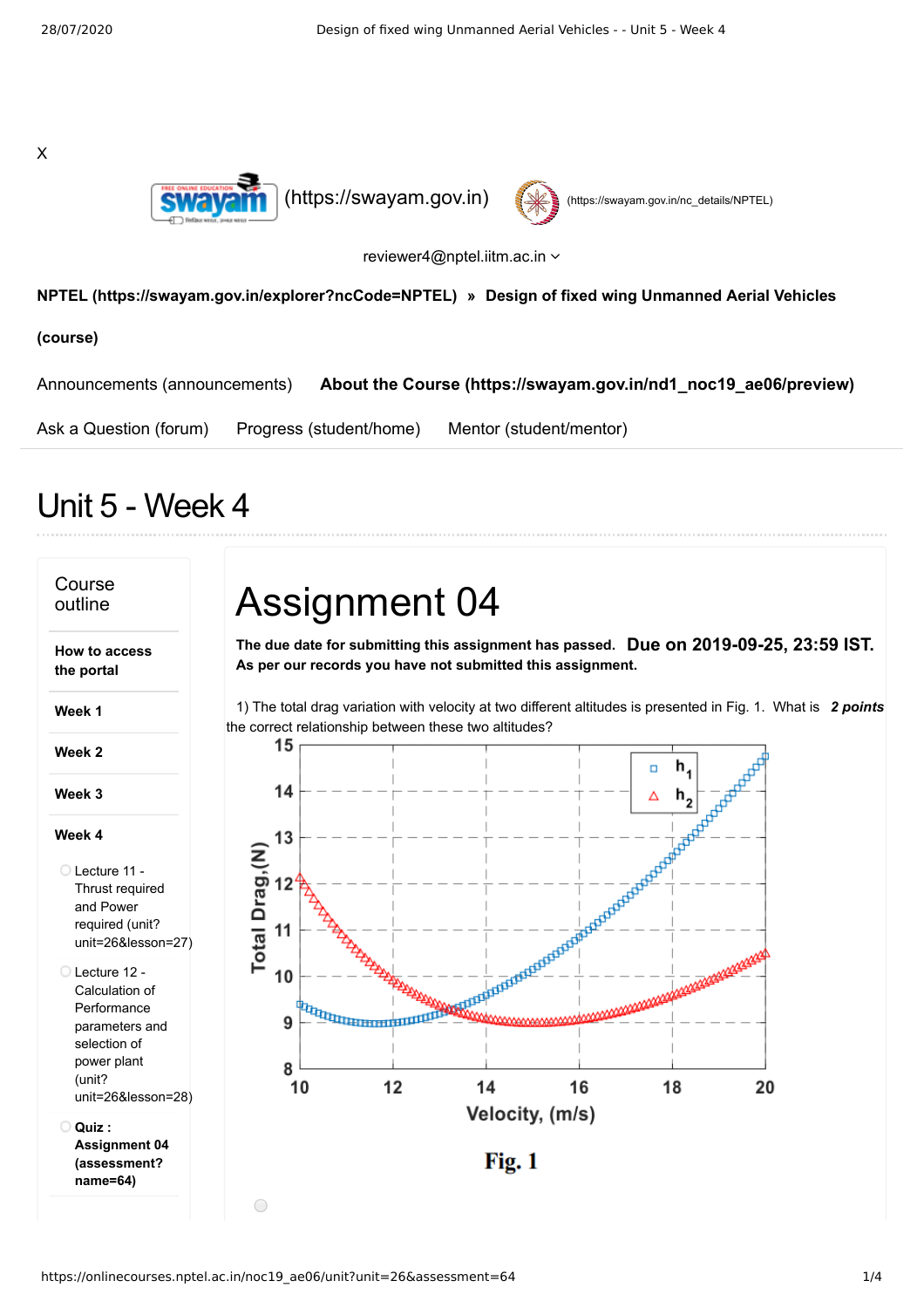| Feedback For       | ı        |
|--------------------|----------|
| Week 4 (unit?      |          |
| unit=26&lesson=68) | h        |
| Assignment 04      |          |
| Solution (unit?    | $\bm{h}$ |
| unit=26&lesson=72) |          |

**Week 5**

**Week 6**

**Week 7**

**Week 8**

**Text Transcription**

 $n_2 > h_1$  $h_2 = h_1$  $n_2 < h_1$  $\bigcirc$  $h_1 >> h_2$ No, the answer is incorrect. Score: 0 Accepted Answers:  $h_2 > h_1$ 

2) The total power variation with velocity at two different altitudes is presented in Fig. 1. What is 2 points the correct relationship between these two altitudes?





 $\bigcirc$  $h_2 > h_1$  $\bigcirc$  $h_2 = h_1$  $\bigcirc$  $h_1 > h_2$  $\bigcirc$  $h_1 >> h_2$ No, the answer is incorrect. Score: 0 Accepted Answers:

 $h_2 > h_1$ 

3) The lift to drag variation with velocity at two different altitudes is presented in Fig. 1. What is 2 points the correct relationship between these two altitudes?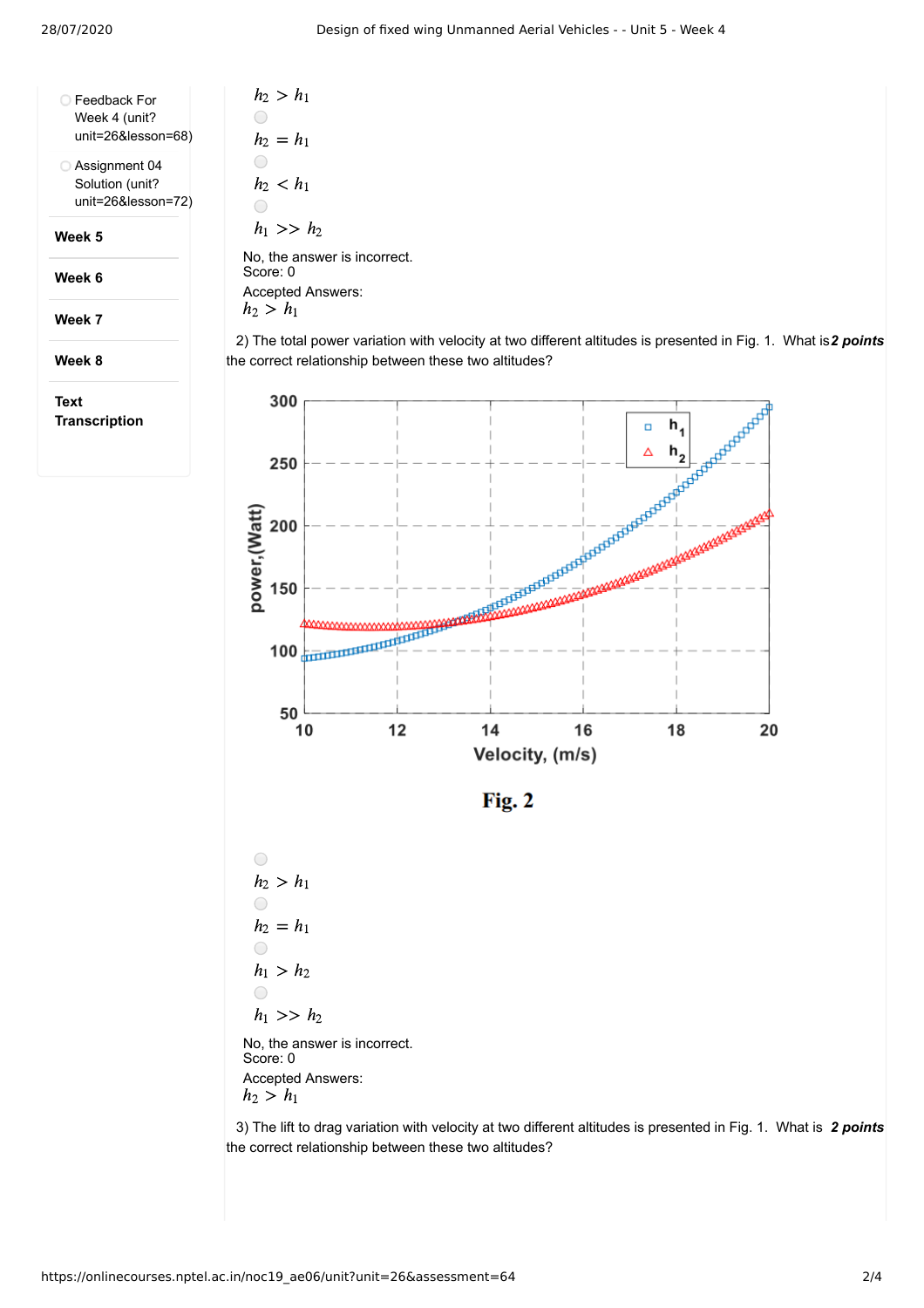

 $\bigcirc$  $\alpha_{stall_{MSL}} > \alpha_{stall_{5km}}$  $\bigcirc$  $\alpha_{stall_{MSL}} = \alpha_{stall_{5km}}$  $\bigcirc$  $\alpha_{stall_{MSL}} < \alpha_{stall_{5km}}$ None of these No, the answer is incorrect.

Score: 0 Accepted Answers:  $\alpha_{stall_{MSL}} = \alpha_{stall_{5km}}$ 

5) If the stall velocity of aircraft at mean sea level and 5km altitude are  $V_{stall_{MSL}}$  and **2** points  $V_{stall_{5km}}$  respectively. What is the correct relationship between these two velocities?

 $\bigcap$  $V_{stall_{5km}} > V_{stall_{5km}}$